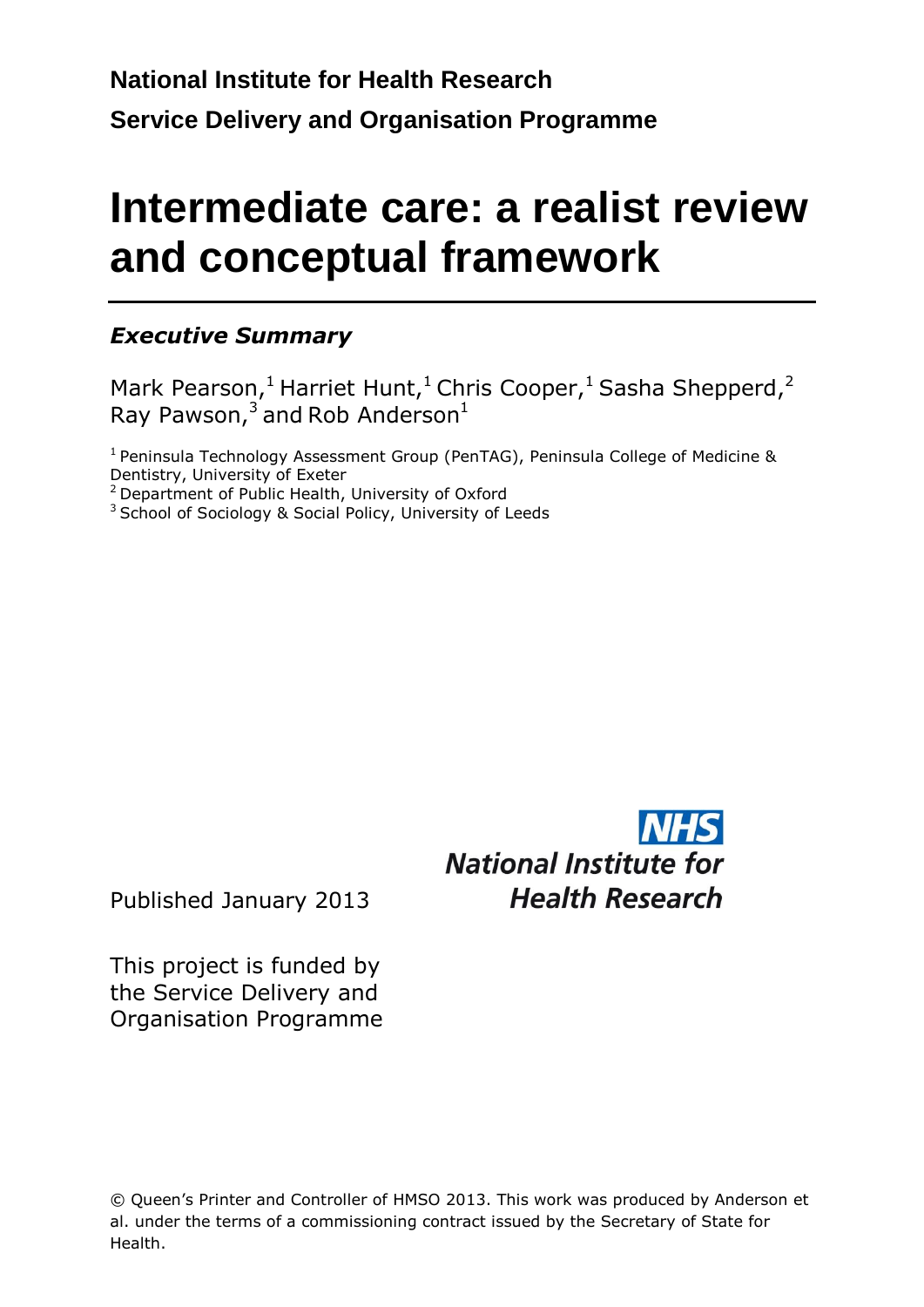#### **Address for correspondence:**

Rob Anderson Peninsula Technology Assessment Group (PenTAG) University of Exeter Medical School University of Exeter Veysey Building Salmon Pool Lane Exeter EX2 4SG Email: R.Anderson@exeter.ac.uk

#### **This report should be referenced as follows:**

Pearson, M., Hunt, H., Cooper, C., Shepperd, S., Pawson, R., & Anderson, R., Intermediate care: a realist review and conceptual framework. Final report. NIHR Service Delivery and Organisation programme; 2013.

#### **Relationship statement:**

This document is an output from a research project that was funded by the NIHR Service Delivery and Organisation (SDO) programme based at the National Institute for Health Research Evaluations, Trials and Studies Coordinating Centre (NETSCC) at the University of Southampton. The management of the project and subsequent editorial review of the final report was undertaken by the NIHR Service Delivery and Organisation (SDO) programme. From January 2012, the NIHR SDO programme merged with the NIHR Health Services Research (NIHR HSR) programme to establish the new NIHR Health Services and Delivery Research (NIHR HS&DR) programme. Should you have any queries please contact [sdoedit@southampton.ac.uk.](mailto:sdoedit@southampton.ac.uk)

### **Copyright information:**

This report may be freely reproduced for the purposes of private research and study and extracts (or indeed, the full report) may be included in professional journals provided that suitable acknowledgement is made and the reproduction is not associated with any form of advertising. Applications for commercial reproduction should be addressed to: NETSCC, HS&DR.

National Institute for Health Research Evaluation, Trials and Studies Coordinating Centre University of Southampton Alpha House, Enterprise Road Southampton SO16 7NS

<sup>©</sup> Queen's Printer and Controller of HMSO 2013. This work was produced by Anderson et al. under the terms of a commissioning contract issued by the Secretary of State for Health.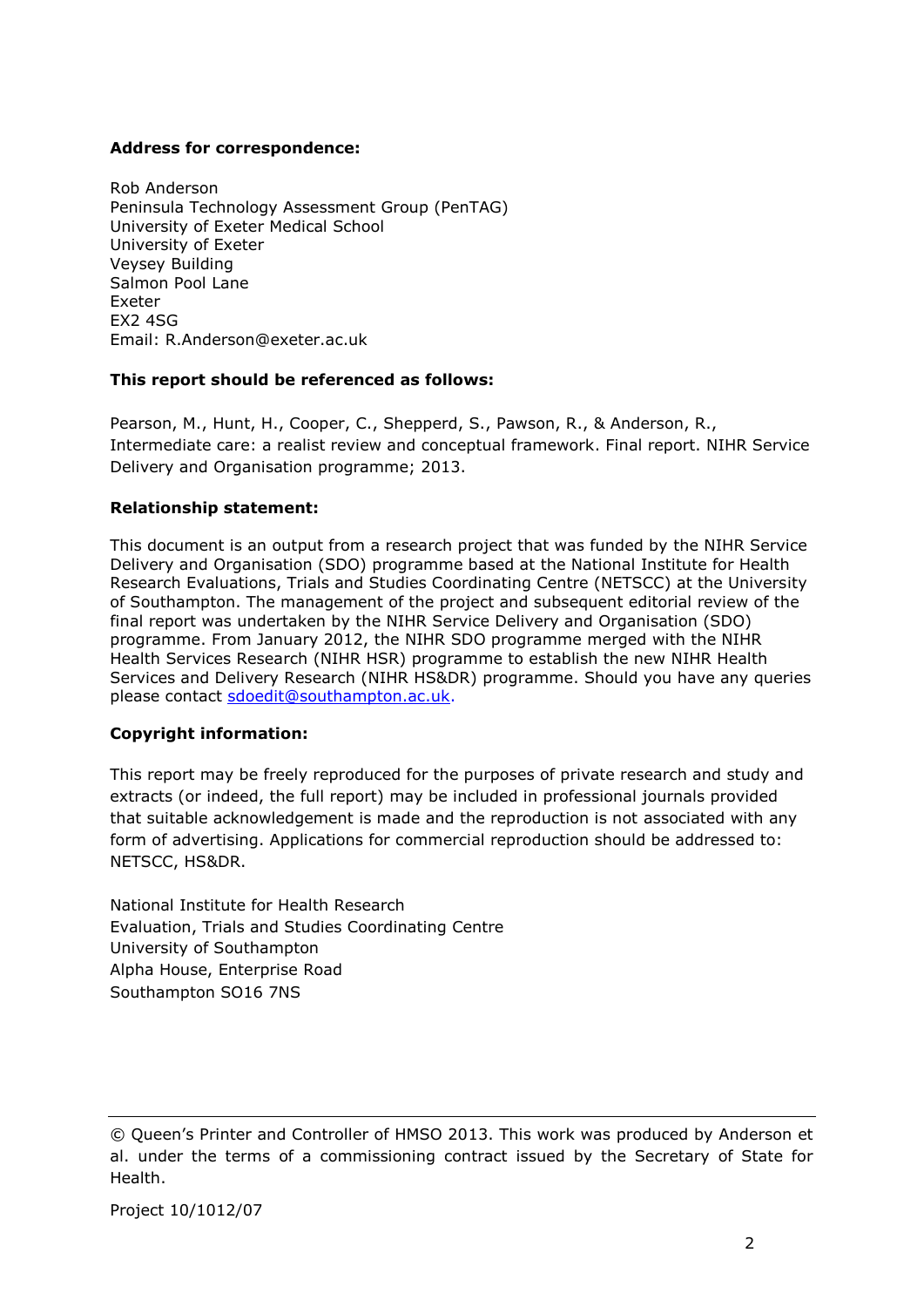#### **Disclaimer:**

This report presents independent research funded by the National Institute for Health Research (NIHR). The views expressed are those of the authors and not necessarily those of the NHS, the NIHR or the Department of Health. If there are verbatim quotations included in this publication the views and opinions expressed by the interviewees are those of the interviewees and not necessarily those of the NHS, the NIHR or the Department of Health.

#### **Criteria for inclusion:**

Reports are published if (1) they have resulted from work for the SDO programme including those submitted post the merge to the HS&DR programme, and (2) they are of a sufficiently high scientific quality as assessed by the reviewers and editors. The research in this report was commissioned by the SDO programme as project number 10/1012/07. The contractual start date was in June 2011. The final report began editorial review in May 2012 and was accepted for publication in January 2013. The authors have been wholly responsible for all data collection, analysis and interpretation, and for writing up their work. The SDO editorial team have tried to ensure the accuracy of the authors' report and would like to thank the reviewers for their constructive comments on the final report documentation. However, they do not accept liability for damages or losses arising from material published in this report.

<sup>©</sup> Queen's Printer and Controller of HMSO 2013. This work was produced by Anderson et al. under the terms of a commissioning contract issued by the Secretary of State for Health.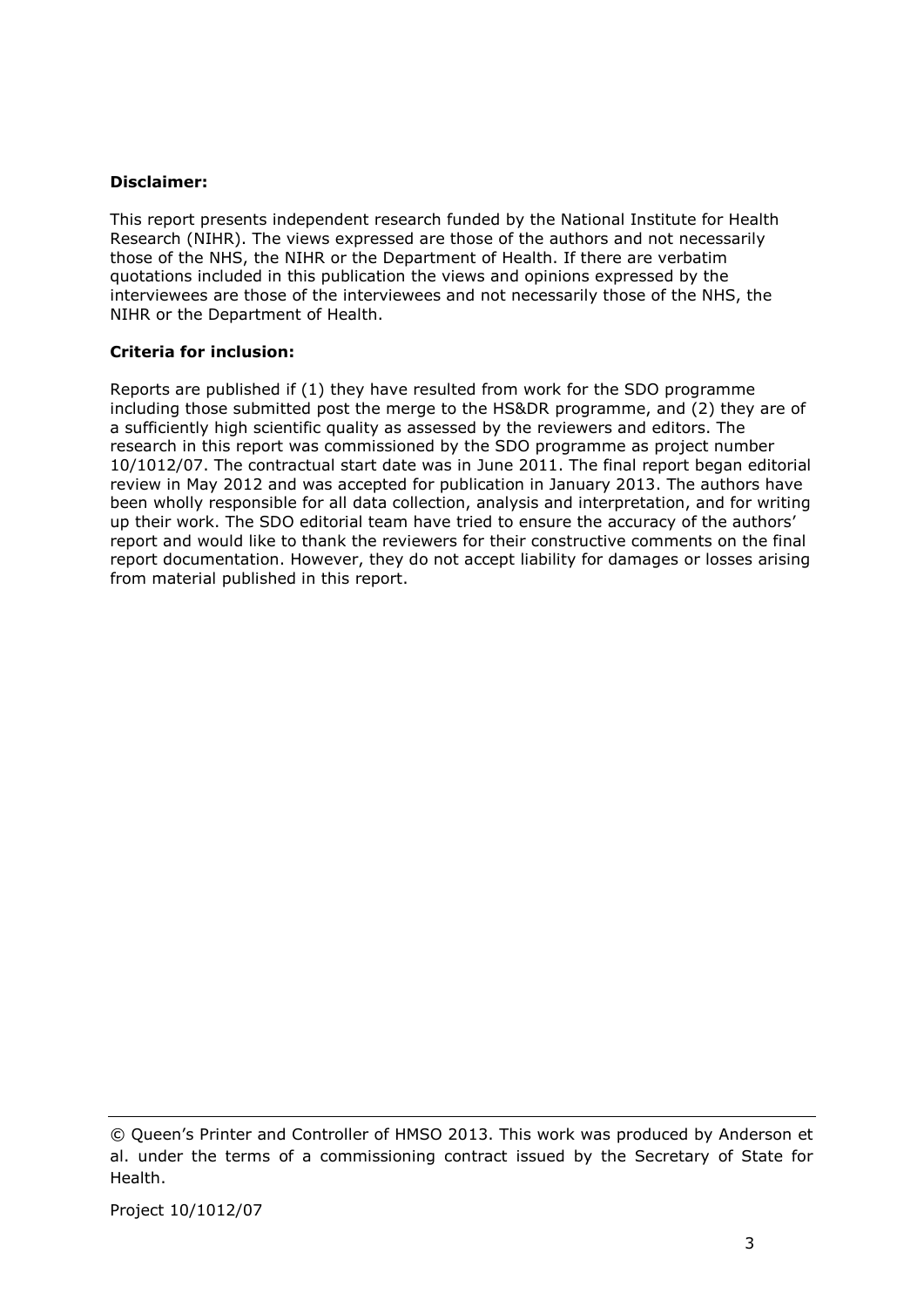## *Executive Summary*

### **Background**

For decades, there have been evolving service delivery models intended to allow patients to leave hospital earlier or avoid hospital admission in the first place through providing enhanced health and social care service arrangements in the community. These service developments, to avoid 'bed-blocking', to better facilitate rehabilitation or more holistically to move 'care closer to home', have variously been called hospital at home, early discharge, step-down or rapidresponse admission avoidance services. They are all forms of intermediate care. The lack of a conceptual framework and the modest scale of many IC services hinders the design, long term feasibility and implementation of these services.

### **Aims**

To produce a conceptual framework and summary of the evidence of initiatives that have been designed to provide care closer to home in order to reduce reliance on acute care hospital beds.

- 1. To synthesise relevant documentary evidence, using realist and conventional systematic review methods, in order to develop a conceptual framework for describing and explaining community-based alternatives to acute inpatient care.
- 2. To draw some provisional conclusions about the likely circumstances in which different types of scheme are likely to be effective, cost-effective, and feasible in the NHS.

### **Methods**

We conducted a realist systematic review in order to develop an up-to-date and practical conceptual framework for understanding intermediate care, and try to identify "what works, for whom, in what circumstances, and why?".

Comprehensive literature searches yielded 10,314 citations of which 1,828 related to our working definition of intermediate care. To develop the conceptual framework and identify potential programme theories these were classified according to their conceptual 'richness' and descriptive 'thickness', leading to 116 sources being read closely. These related to intermediate care in six user/patient groups (older people, stroke, coronary heart disease, COPD, cognitive

<sup>©</sup> Queen's Printer and Controller of HMSO 2013. This work was produced by Anderson et al. under the terms of a commissioning contract issued by the Secretary of State for Health.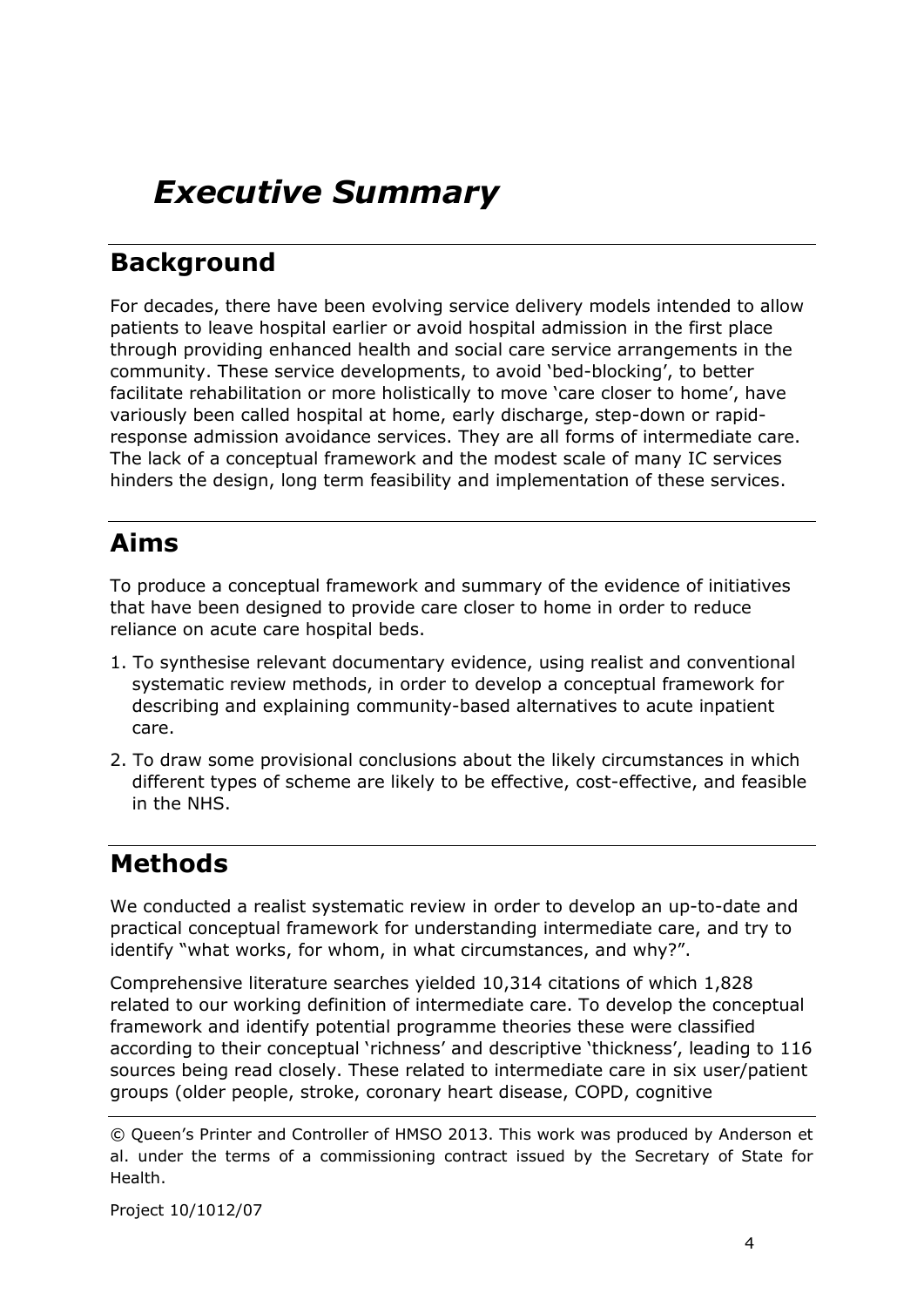impairment and 'generic'). The conceptual framework emerged from multiple stages of identifying and refining candidate programme theories, through summarising and discussing them amongst the review team and with the Project Reference Group. Twenty-two 'if-then' propositions became nine candidate programme theories from which three were chosen as likely to have the most explanatory power in explaining variations in the effectiveness of different intermediate care service arrangements. These three formed the core of the conceptual framework of intermediate care, and were also tested and refined using comparative effectiveness studies.

Economic studies were also identified from the original searches, and 17 UK studies formed the basis of our provisional conclusions about the cost and costeffectiveness of intermediate care. The review of economic studies ultimately used more conventional methods of systematic review; it was not as theorydriven as we originally hoped it might be.

### **Results**

### **A conceptual framework for Intermediate Care**

A modern and evidence-informed definition of intermediate care involves shortterm service arrangements which respond to a person's 'health crisis' or acute hospital admission with:

(1) the objectives of care and place of care being negotiated between the service-user, carer(s) and health and social care professionals;

(2) carers and health and social care professionals fostering the self-care skills of service users and shaping the social and physical environment to 're-enable' service users; and

(3) service-users, carers, health and social care professionals and voluntary services contributing actively to decision-making and the delivery care that is integrated.

Such services should also be based on a broad definition of health that encompasses functioning, health and wellbeing, and defined by the service user in collaboration with their significant others and health and social care professionals. Accordingly, the intended outcomes of intermediate care can also range from the improvement, maintenance to the managed decline of functioning, health and wellbeing. Maintenance of functioning, health and wellbeing might either be at the same level as before the intermediate care episode or at a lower level than before.

<sup>©</sup> Queen's Printer and Controller of HMSO 2013. This work was produced by Anderson et al. under the terms of a commissioning contract issued by the Secretary of State for Health.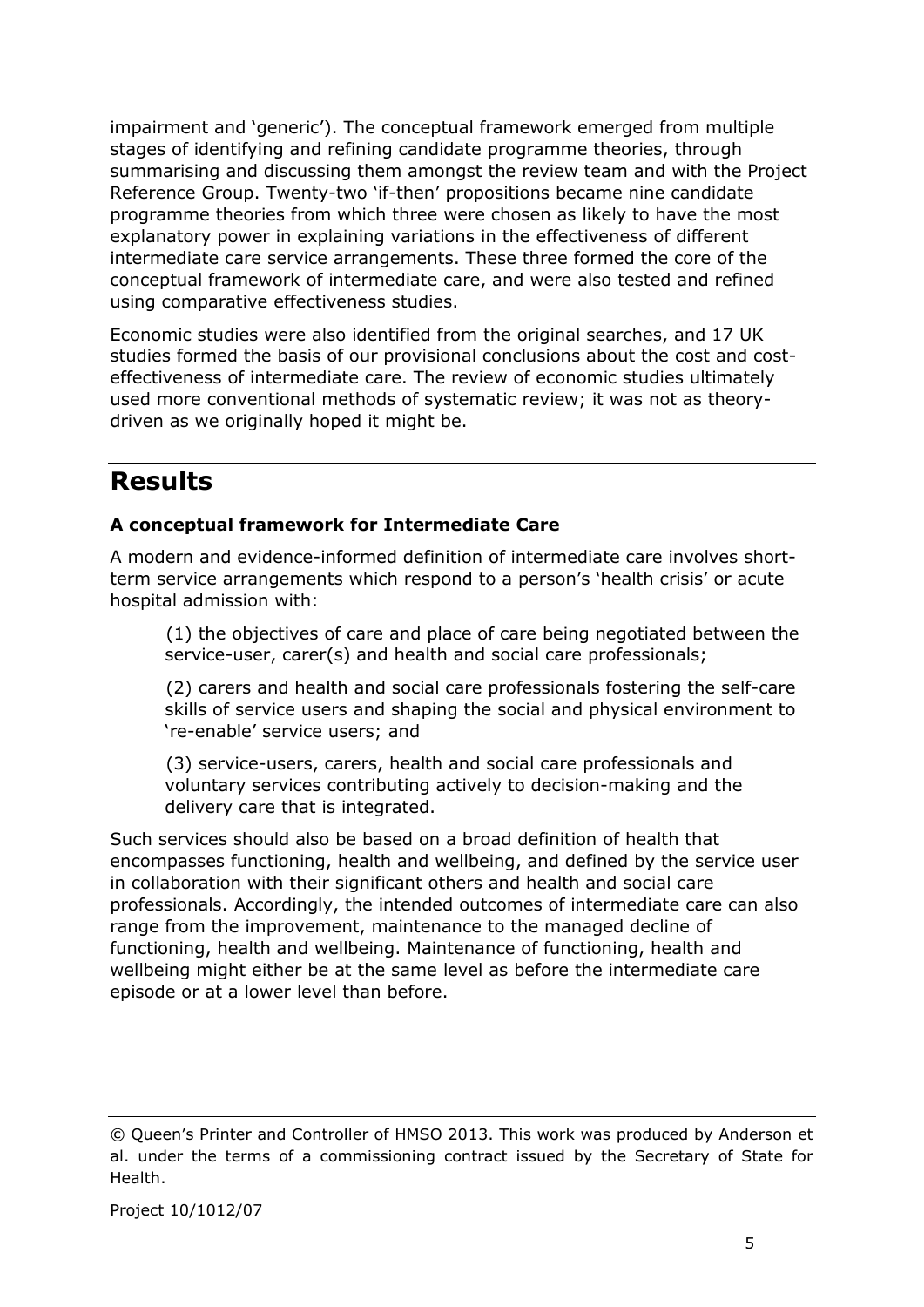### **Circumstances in which Intermediate Care is likely to be feasible and effective**

For the main programme theories the evidence synthesis suggested a range of conditions for improved service user outcomes. Intermediate care can improve outcomes through collaborative decision-making with service users about objectives and place of care, when:

Health and social care *organisations -*

- facilitate professionals to implement collaborative decision-making with service users.
- are able to co-ordinate the delivery of agreed care in a timely fashion.

Health and social care *professionals –*

- have detailed knowledge of the characteristics of local intermediate care provision and are able to combine this knowledge with the needs and preferences of service users.
- establish the *meaning* which different care environments have for service users and explore the implications these may have for decisions about the place of care that best allows functional, psychological, and social continuity to be attained.
- engage with service users in planning longer-term goals that extend beyond the timeframe of intermediate care.
- acknowledge and engage with service users' primary social and care networks.
- develop a trusting relationship with service users in order to support continuity in their lives.

#### *Service users* –

- have confidence in the standard of intermediate care services they will receive.
- believe that their input will be listened to and acted upon.
- are recovering from a discrete acute medical event such as stroke, rather than the complex acute-on-chronic co-morbidities of old age. Whilst collaborative decision-making with older people may be important for attaining positive psychological and social outcomes, it does not appear to be so important for attaining positive functional outcomes.

<sup>©</sup> Queen's Printer and Controller of HMSO 2013. This work was produced by Anderson et al. under the terms of a commissioning contract issued by the Secretary of State for Health.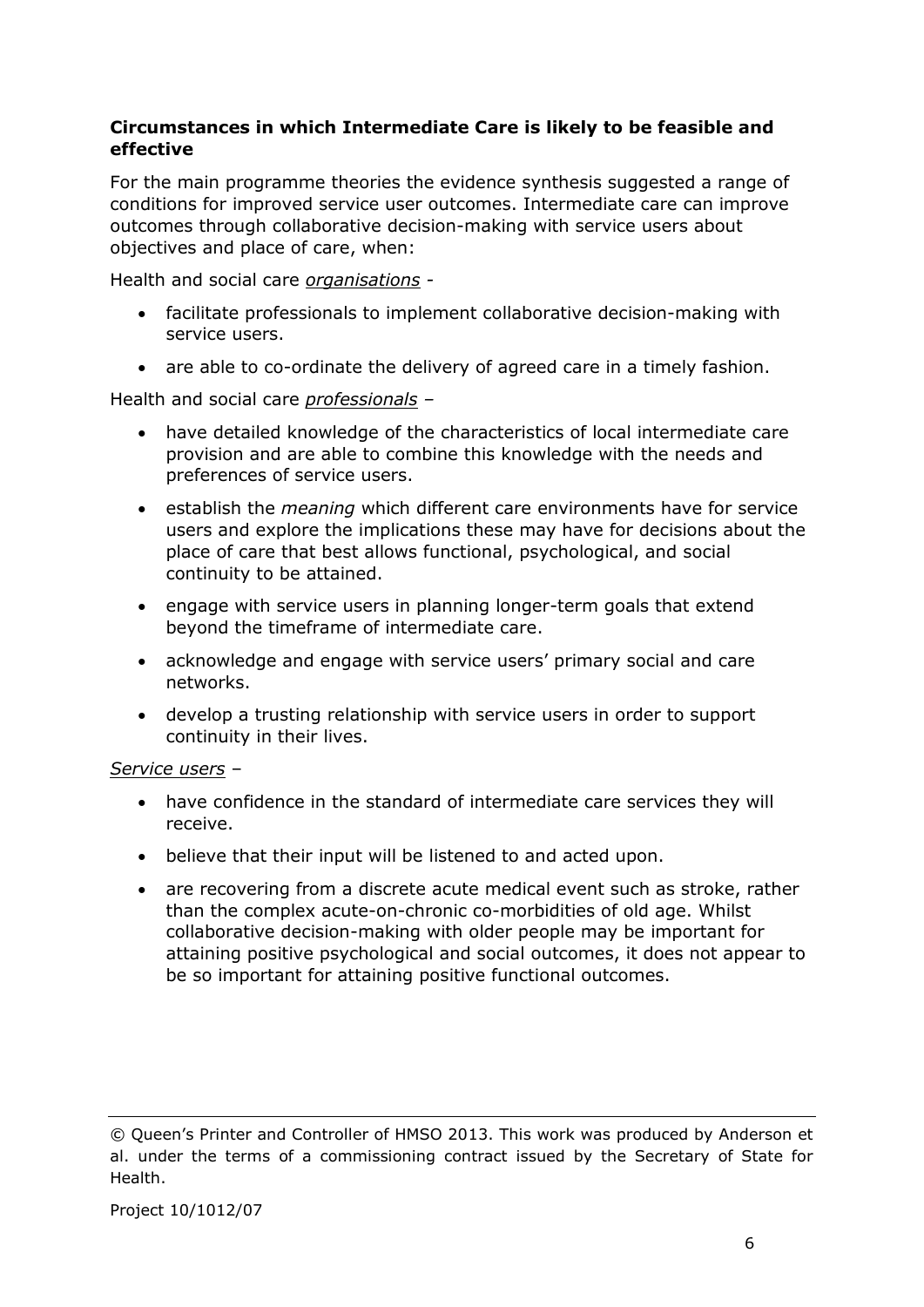Collaborative decision-making may be made considerably more complex when the vulnerable state of service users means that *health and social care professionals*

 are required to balance advocacy and a duty of care with engagement in a collaborative decision-making process with service users.

### **Circumstances in which Intermediate care is likely to be cost-effective**

In terms of service-level factors, there is evidence to suggest that the total health and social care costs of care will be increased when IC services:

- have more referrals from hospital (ESD service users) than from homes or residential homes (AA);
- are residential (i.e. in units with beds) or have a high proportion of users who are not cared for their own homes;
- are operating considerably under full capacity (thus are probably 'overstaffed' and with a higher proportion of fixed/overhead to variable costs).

In terms of the characteristics of individual patients, there is evidence to suggest that the total health and social care costs of intermediate care will be increased when:

- their level of assessed need for treatment or care was high (reflected variously in the included economic studies as initial functional ability (ADL), or whether hospital care would have otherwise been required);
- referred service users ordinarily live alone.

Although higher levels of assessed need were associated with higher overall costs of care with intermediate care, some studies also identified that these users had the greatest capacity to benefit from intermediate care, and therefore often also greater cost-effectiveness.

### **Conclusions**

While intermediate care includes a diverse range of services, addressing different health and social care needs, it is possible to identify some core features which partly explain how and why it produces better outcomes for service users. These features, rooted in a collaborative decision-making process with service users and their carers, can be enabled or constrained by actions at both organisational and individual practitioner level. Certain patient groups, such as those recovering from stroke, may be better able to benefit from intermediate care services than people recovering from other complex conditions, especially in old age. The

<sup>©</sup> Queen's Printer and Controller of HMSO 2013. This work was produced by Anderson et al. under the terms of a commissioning contract issued by the Secretary of State for Health.